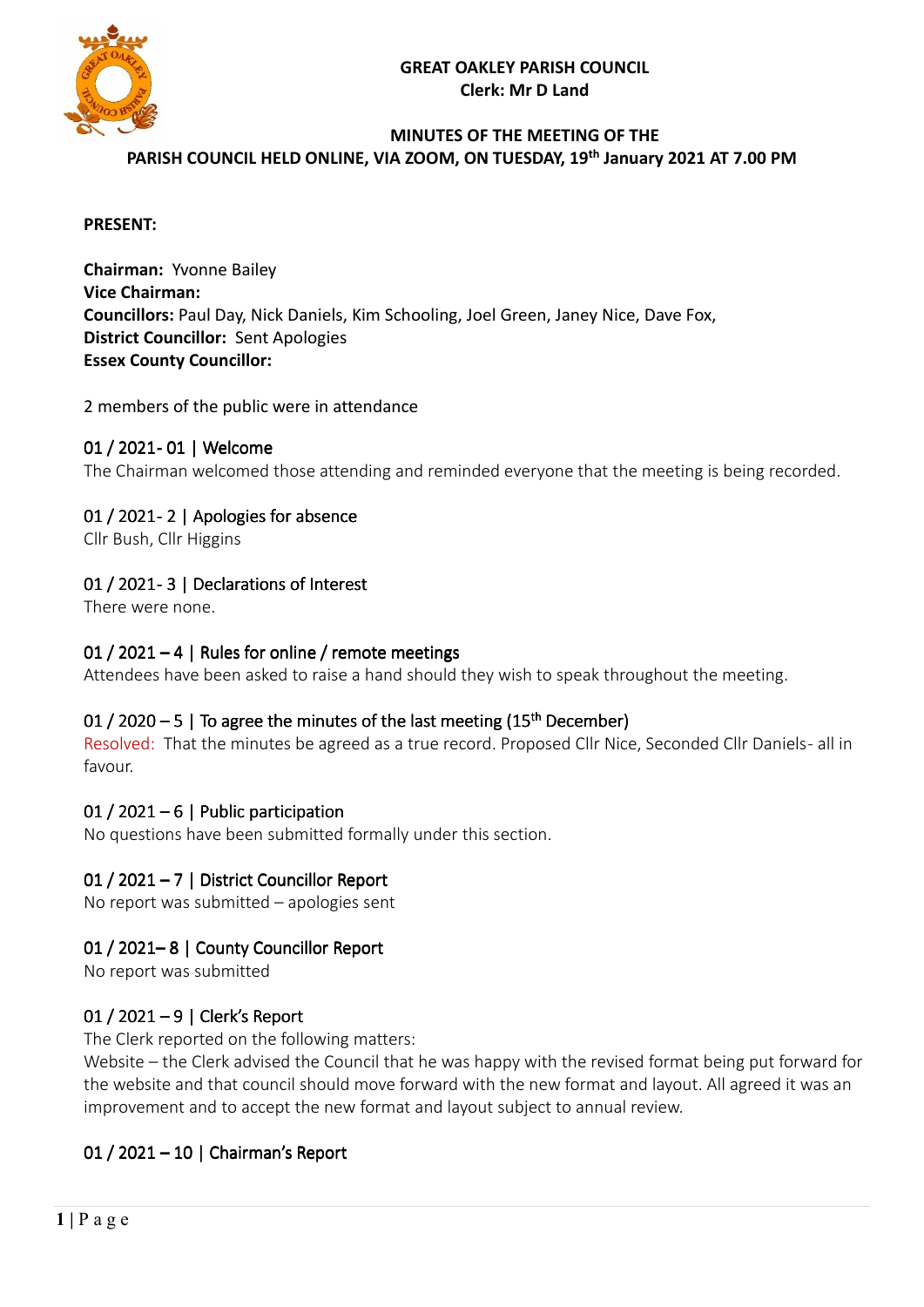#### **GREAT OAKLEY PARISH COUNCIL Clerk: Mr D Land**



## **MINUTES OF THE MEETING OF THE PARISH COUNCIL HELD ONLINE, VIA ZOOM, ON TUESDAY, 19 th January 2021 AT 7.00 PM**

Chairman gave updates on the following matters:

Chairman noted comments from local residents praising the activities that had taken place. The Chairman advised that additional working groups should be setup, including Village plan. Cllr Daniels will make a presentation at the next meeting on the progress to date on the TDC Great Oakley Conservation Area Review 2006 prior to the setting up of a Village Plan Working Group The phone box was discussed around refurbishment and ideas for potential use-library, local information (tourist bureau), advertising proposal. Cllr Daniels will take the lead on progressing this at the appropriate time.

Notice boards will be installed in the coming week – 25/01/2021.

The pension situation

The annual meeting date 25/05/2021

Christmas tree/cards – agenda in July

Following complaints received the Rangers will be asked about the hedge line along Beaumont Road in front of the allotments. Council will also investigate the grass verges on the footpaths along Beaumont Road between The Oaks and the School; on School Road between Hamford Drive and the Recreation Field and on Harwich Road from Mill House down to the Village Hall entrance. Burial ground – work to level the graves will take place in March.

# 01 / 2021 – 11 | Reports

# Burial Ground, Recreation Field, Play Area and Greenswards

The working group report was submitted prior to the meeting and all had time to consider recommendations which were accepted. All were thanked for their efforts.

### Public Rights of Way / footpaths

A comprehensive report was submitted by Cllrs Fox and Schooling – thanks were given for their efforts. Footpath 11 has been reported, has been assessed and the resident advised it has been reported to ECC.

### TDALC

The ECC Speeding Strategy Report was circulated by the Chairman for comments to take to the next TDALC meeting on 27/01/21. Cllr Schooling suggested questioning speeding enforcement strategy. Meeting to take place week commencing 25/01/21

### Village Hall

A working group report with recommendations was submitted to council. The Chairman is booked onto a lottery funding seminar.

# LED Lighting Trial

Evaluate the trial period –the lights have worked well. 5 lights have been changed to LEDs The cost saving will be evident once further bills are received